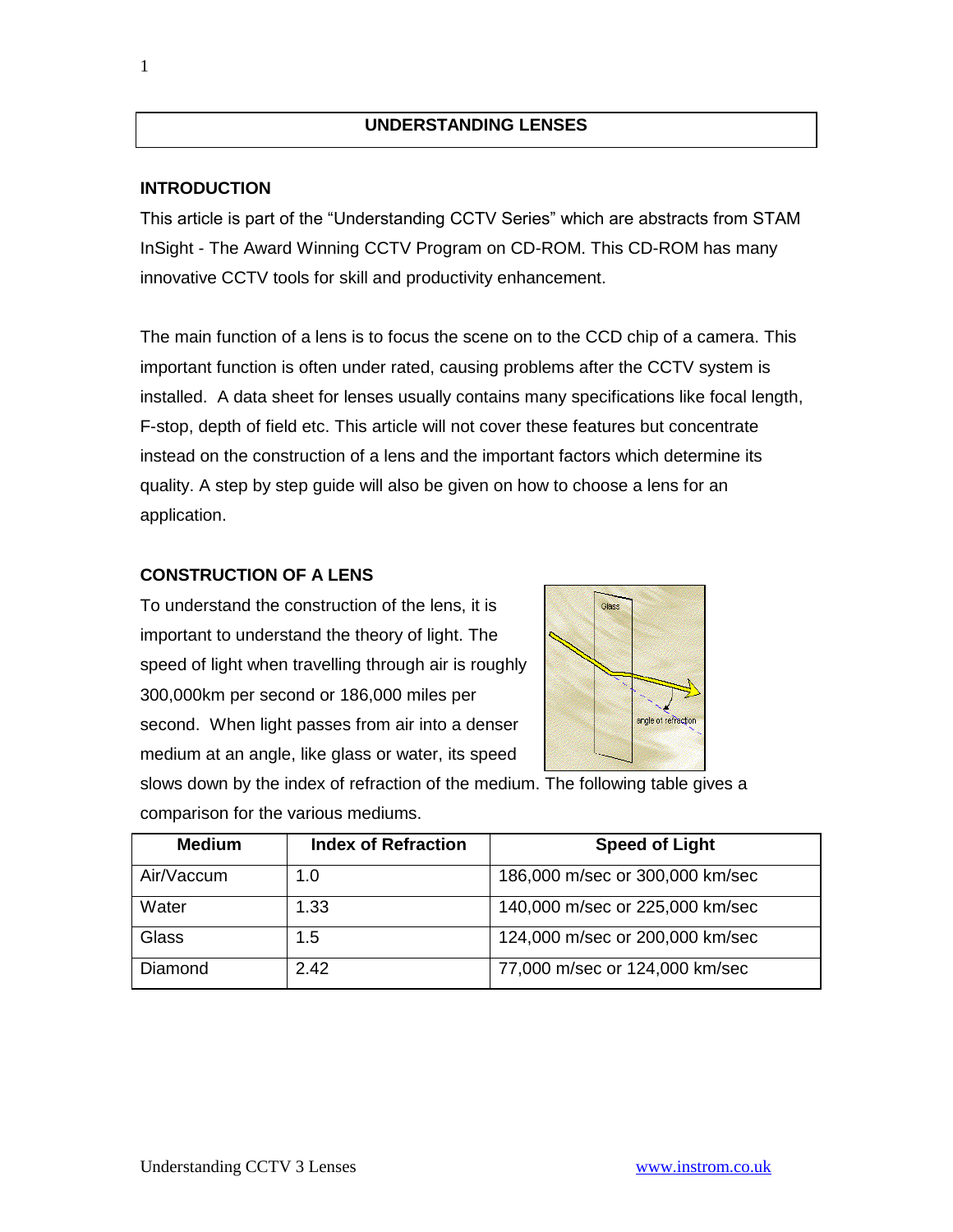

As the wave of propagation is still continuos, this slowing down bends the light beam, when it enters the new medium. It is similar to a bicycle changing direction when it enters sand from road. This basic principle is used in the construction of a lens.

Convex and concave lenses are the basic lens types, which make the light beam converge and diverge respectively. These basic lens types are mixed and matched to give a wide variety of lenses.

#### **Chromatic Aberration of Light**

When light is refracted through glass a lens error called *chromatic aberration* occurs.



What is chromatic aberration? Simply it is this: Visible light is made of different colors and each color has a different frequency. These colors will bend differently compared to each other when they pass through a single convex lens, resulting in a scattered focal point (as shown in the diagram), meaning the picture will not be focused

properly. To overcome this error, several different lenses are grouped together. This can make the lens construction complex and therefore more expensive. There are lenses



available which do not resolve the chromatic error accurately and are not compatible for use with color cameras, as they will not give a sharp focus for all the colors in the picture. The same reasoning and logic is applicable for the infra red frequency range also. For this

reason, in many cases, when an infrared illuminator is used with a monochrome camera the picture is not properly focused.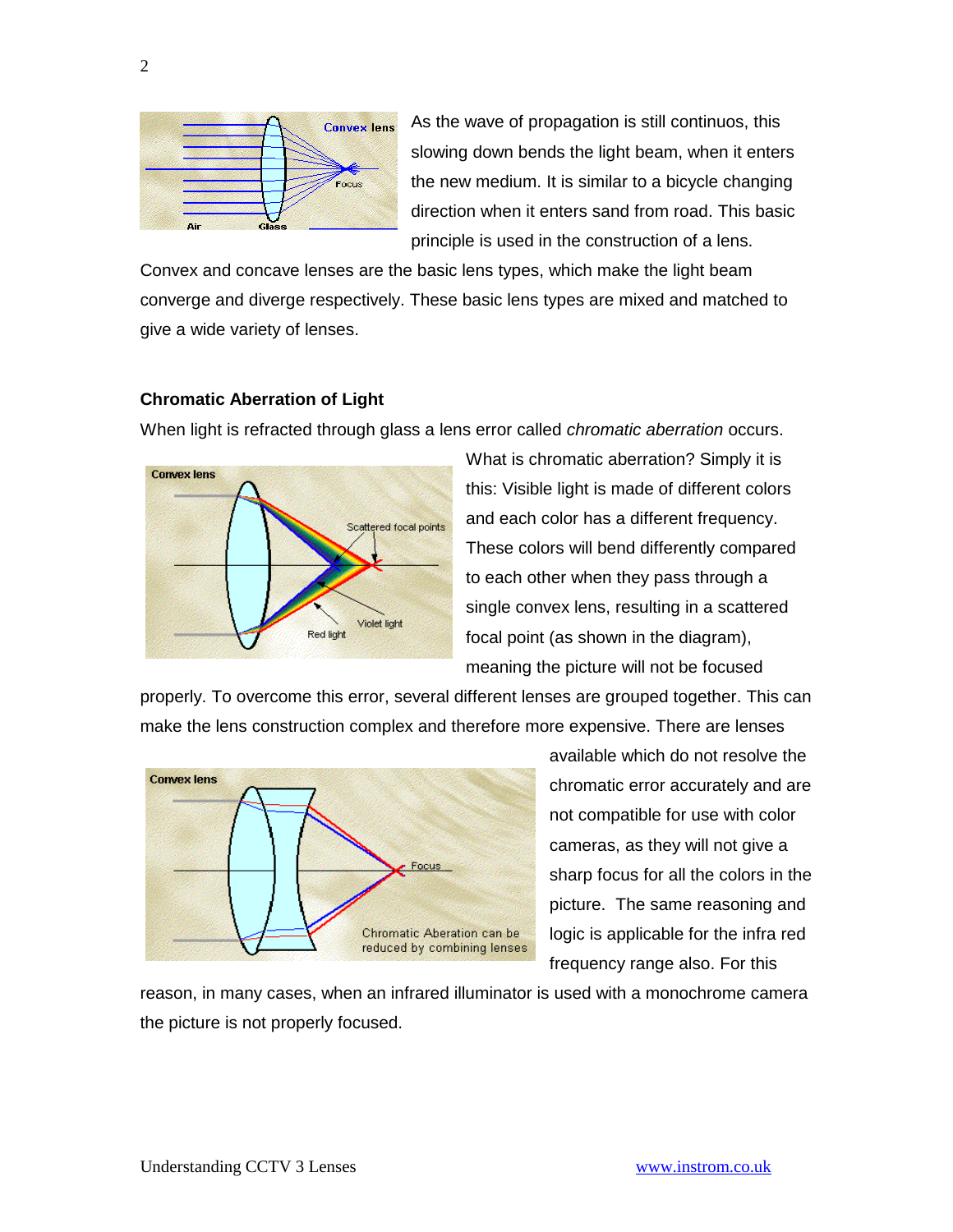## **Different Glass groups in a lens**

Many people are under the impression that a lens is made up of a single lens. This is not true. Besides glass pieces required for correcting chromatic aberration, additional glass is also required for:

- To focus the lens on objects at different distances

When the lens focus moves from one object to another at a different distance, or when it follows a moving object, the lens elements reposition, i.e. the focal point changes and the picture thus always remain clear. This is not a problem with the human eye, which varies the thickness of the lens. A long way to go to catch up with this advanced technology!

- To achieve different focal lengths in a zoom lens

The glass pieces move in relation to each other to achieve different magnification of the object, resulting in different focal lengths in a zoom lens.

## **Factors effecting lens quality**

During construction, the following factors will determine the quality of the lens.

#### 1. Number of glass pieces used

More glass pieces combined together in a lens may help in reducing chromatic error, improving focusing etc, but will increase light absorption, resulting in lesser light availability to the camera. There is a trade off between accuracy and absorption.

#### 2. Absorption factor of the glass

Poor quality glass will absorb more light, again resulting in lower light availability to the camera. Obviously glass with lower absorption factor will cost more.

#### 3. Coating and polishing:

The quality of coating and polishing of the glass can improve lens quality.

#### 4. Mechanism:

Precision and reliability of the mechanism that moves the glass pieces within the lens is important. Poor quality mechanisms can lead to inaccurate settings which may not be consistent.

#### **Different Elements of a Zoom Lens**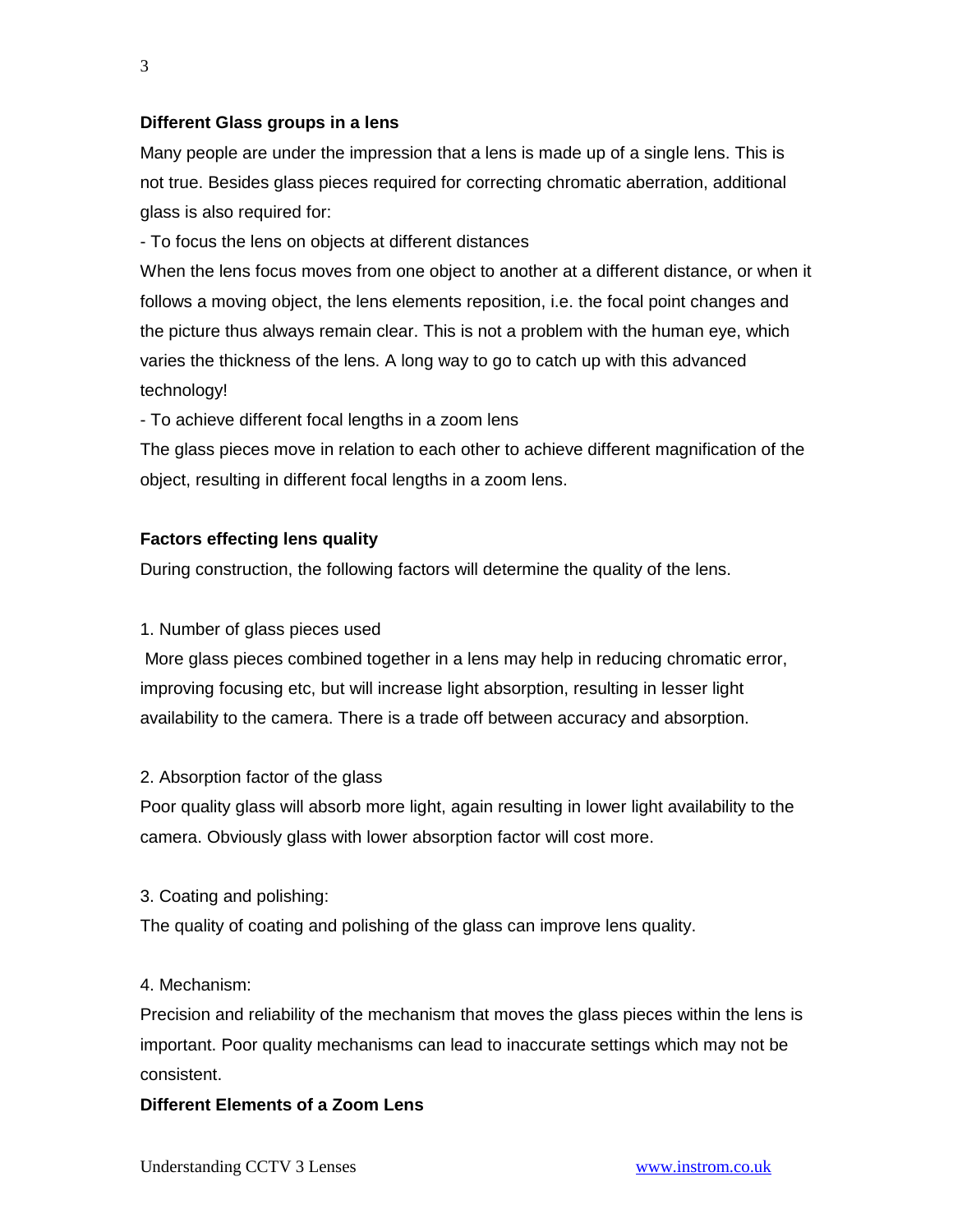A zoom lens is a lens that can be changed in focal length continuously without losing focus. Magnification of a scene can be changed with a single lens, but every time the



position shifts, the lens must be refocused. If two lenses are combined, it is possible to change the magnification without disturbing the focus. A

zoom lens is made of the

#### following groups

Focusing lens group

The focusing lens group brings an object into focus. It moves irrespective of the zoom ratio or current focal length.

#### 2. Variator lens group

The variator lens group changes the size or magnification of the image

3. Compensator lens group

When moved in relation to the variator group, the compensator lens group corrects the shift in focus.

Lens groups 1 to 3 are the core of the zoom lens, and are called the zoom unit

#### 4. Relay lens

Since the zoom unit does not converge light, the relay lens group is placed behind it to focus the object on to the CCD chip.

Zoom lens design requires extensive optical path tracing and continuos self correcting performance evaluation effort. It also involves the use of powerful computers and specialist software.

## **CHOOSING A LENS.**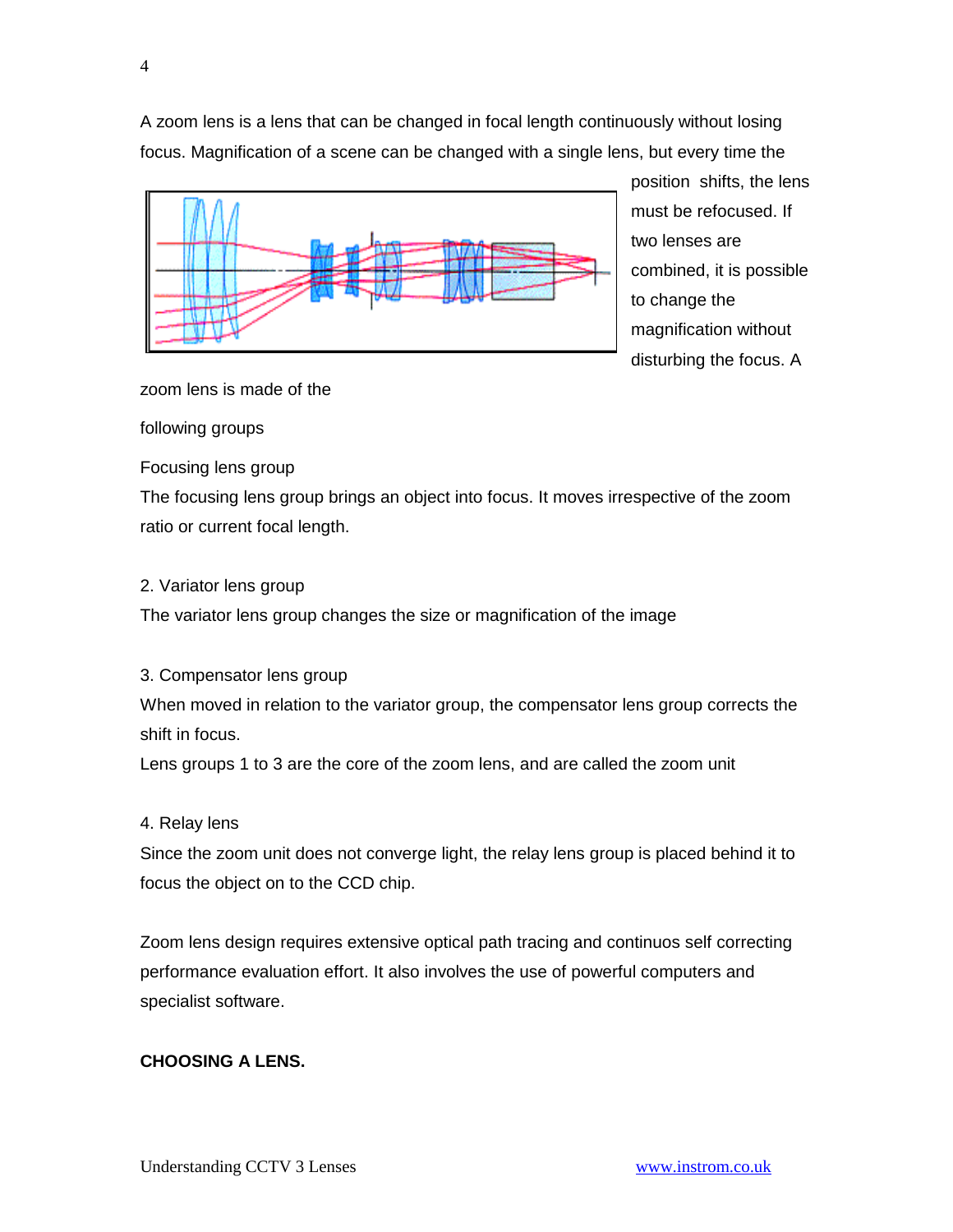Choosing the correct lens for an application is one of the most important decisions while designing a CCTV system. Experience helps but it is important to work with the end user to understand what field of view is required to be seen on the monitor. The field of view is the width and height of the scene as viewed by the lens. It depends upon the focal length and distance of the object.



Any field of view has some critical area which is the target area. For example when the

camera is viewing the gate, the space the car is coming through is the critical viewing area or if one is watching the door, the space occupied by a person walking

through the door is a critical a viewing area. In the same way every scene has a critical viewing area. This critical viewing area is usually ignored while selecting a lens for an application. After the installation is complete it is not uncommon to hear comments that the end user wanted to positively identify the person, but is not able to do so with the lens installed.

#### **Step 1**

Identify the scene area, which needs to be covered by the lens and estimate the width or vertical height of the scene.

#### **Step 2**

Estimate the distance from the camera to the scene.

#### **Step 3**

Calculate the focal length of the lens. The following methods can be used 1. Standard formula The focal length can be calculated using the either the scene width or height formulas  $f = c * d/w$  or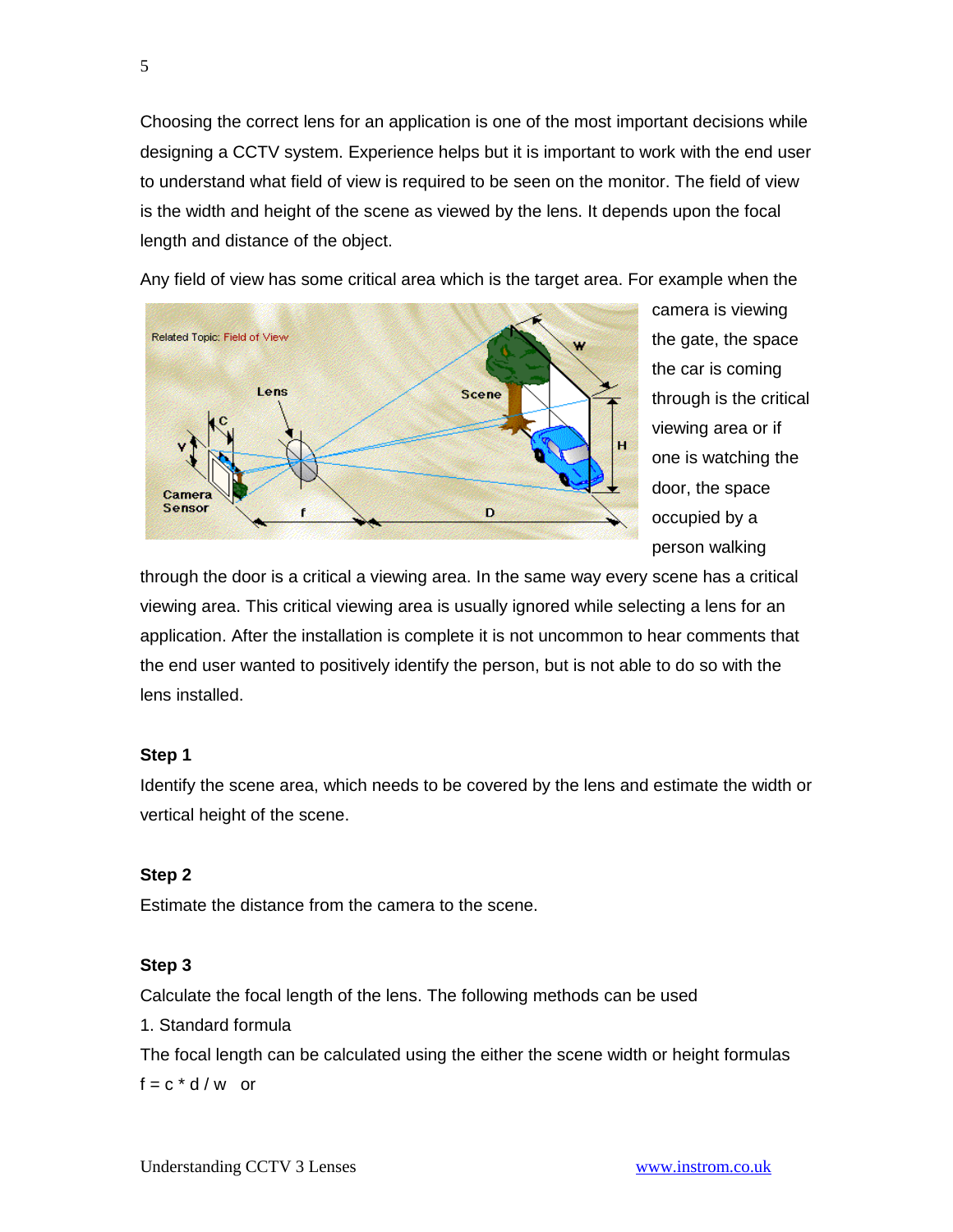6

- $f = v * d / h$ , where
- $c =$  width of the CCD chip
- $v =$  height of CCD chip
- $d =$  distance from camera
- $w =$  width of field of view
- $h =$  height of field of view
- $f = Focal length of lens$

# 2. Lens wheel calculator

Many lens manufacturers provide this lens calculator. It is quite simple to use and the focal length of the lens can easily be calculated depending upon the object distance and scene dimensions. The limitation is that it does not tell how large the critical viewing area will be on the monitor.

3. Lens calculator available in the STAM InSight CD-ROM.

The STAM InSight - The Next Generation CCTV Tools on CD-ROM has an in-built lens calculator which can be used to calculate the focal length of a lens for any application. This calculator also calculates the % size of the critical viewing area in the monitor.

## **Step 4**

As mentioned, in any scene there are areas or moving objects which are critical. It is important to understand what is required, a detection or positive identification.

Detection view - The critical viewing area should cover 5% of the monitor Action view - The critical viewing area should cover about 10% of the monitor Identification view - The critical viewing area should cover about 25% of the monitor.

Estimate the horizontal and vertical dimensions of the critical viewing area

## **Step 5**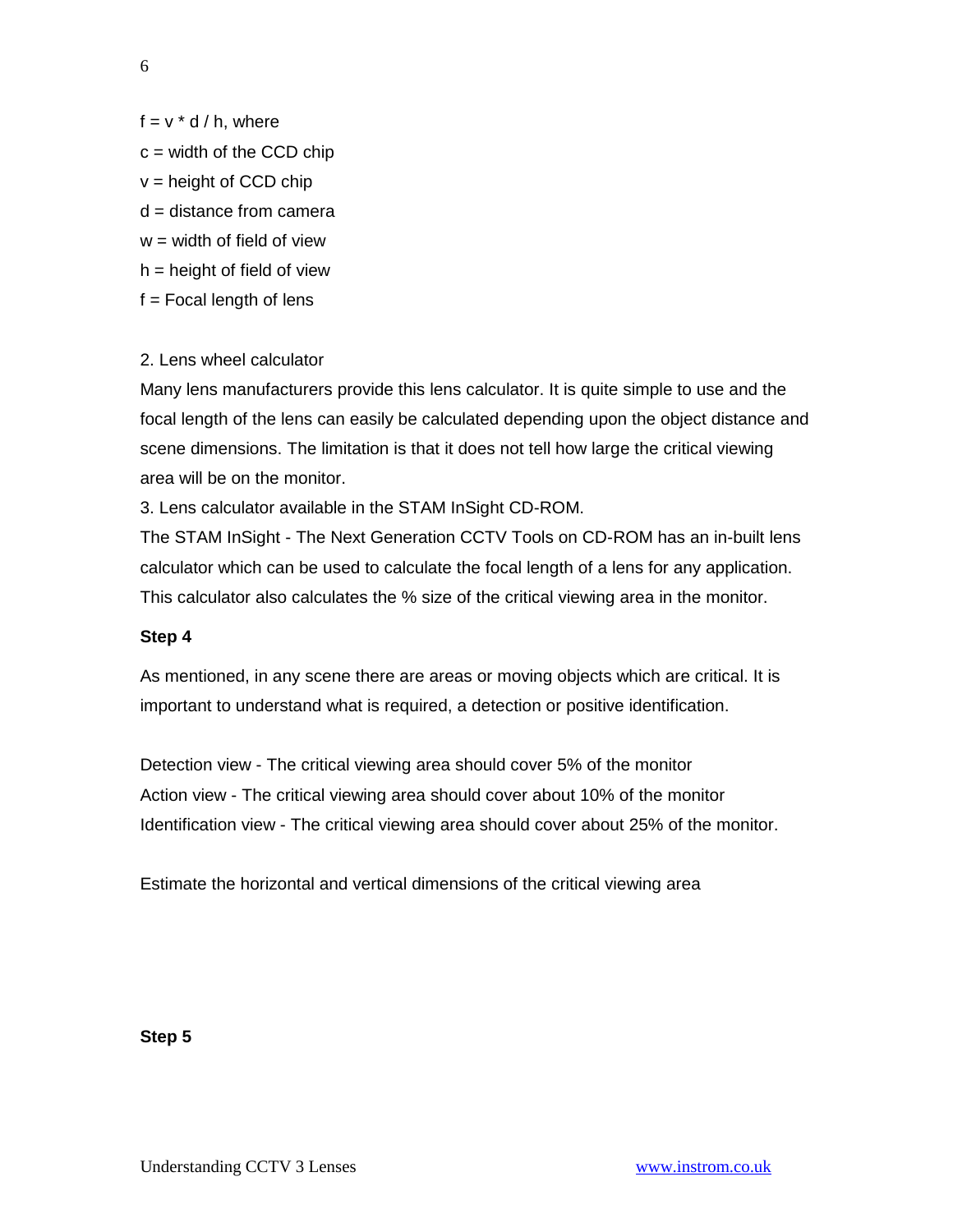Calculate the viewing area of the scene and also of the critical viewing area by multiplying the horizontal and vertical dimensions. Divide the critical viewing area with the total viewing area to get the size of the critical viewing area in the monitor.

## **Step 6**

1. If the proportion of the critical viewing area is as expected, use the calculated focal length.

2. If not, then change the

- focal length till the correct proportion is found or

- change the distance of the camera until the correct proportion is found

3.If you still do not find what you want, you may have to choose a lens which is the nearest to your requirement.

## **Example**

A 1/3 inch camera is viewing an entrance gate to a factory. The car coming through the gate is the critical view.

1/3 chip; width  $(c) = 4.8$ mm height  $(v) = 3.6$ mm distance to gate  $(d) = 100$  ft width of gate  $(w) = 12$  ft car dimension (front) =  $5$  ft  $X$  5 ft

Focal length  $f = c * d / w = 4.8 * 100 / 12 = 40$ mm scene height h =  $v * d / f = 3.6 * 100 / 40 = 9 ft$ 

Scene area =  $12$  ft  $X$  9 ft =  $108$  sq. ft Critical area  $= 5$  ft  $X$  5 ft  $= 25$  sq. ft

% size of car in monitor =  $25 * 100 / 108 = 23.1%$ The car will cover about 23% of the monitor. This will allow the positive identification of the car coming through the gate.

## **About the Author**

Understanding CCTV 3 Lenses [www.instrom.co.uk](http://www.instrom.co.uk/)